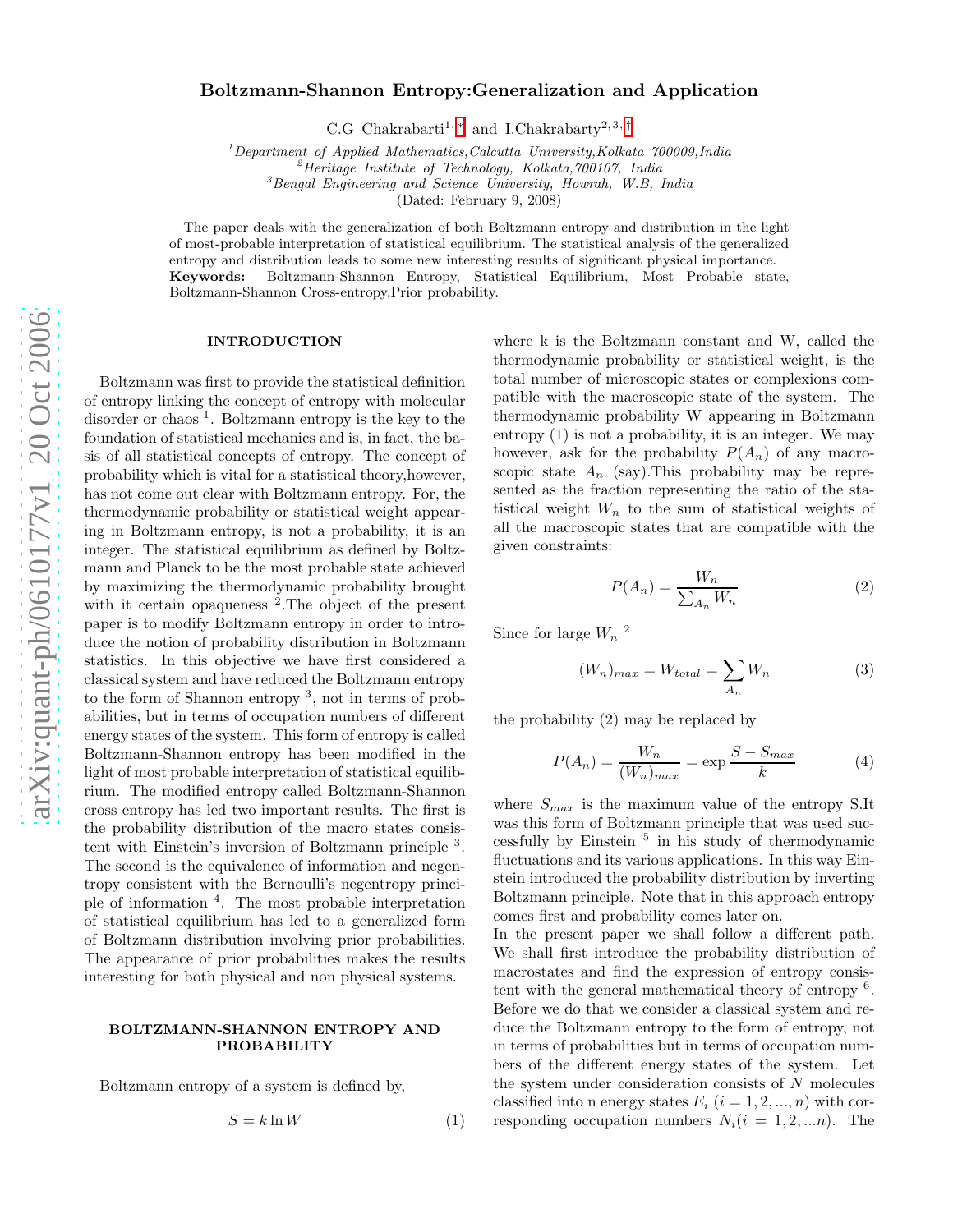system is assumed to be isolated system characterized by fixed values of the total energy and number of molecules:

$$
\sum_{i=1}^{n} N_i = N(fixed)
$$
  

$$
\sum_{i=1}^{n} N_i E_i = E(fixed)
$$
 (5)

The macroscopic state of the system is given by the set of occupation numbers  $A_n = [N_1, N_2, ..., N_n]$ . Thus the statistical weight of the macroscopic state  $A_n$  =  $[N_1, N_2, ..., N_n]$  is given by

$$
W(A_n) = \frac{N!}{\prod_{i=1}^n N_i!}
$$
 (6)

representing the total number of microscopic states of the system. For large  $N_i(i = 1, 2...n)$ , using Stirling's approximation, Boltzmann entropy S with statistical weight (6) is reduced to the form

$$
S = k \ln \frac{N!}{\prod_{i=1}^{n} N_i!} \approx -kN \sum_{i=1}^{n} p_i \ln p_i
$$
 (7)

where  $p_i = \frac{N_i}{N}$  is the relative frequency and for large N, it is the probability that a molecule lies in the ith energy state  $E_i$ . The expression

$$
H(p_1, p_2, \dots, p_n) = -k \sum_{i=1}^n p_i \ln p_i \tag{8}
$$

appearing in the right hand side of (7) is the Shannon entropy measuring the uncertainty associated with the probability distribution  $(p_1, P_2, ..., p_n)$ <sup>3</sup>. Thus for large classical system Boltzmann entropy is proportional to the Shannon entropy and as such the Shannon entropy defined by (8) is also a measure of molecular disorder of the system. In terms of occupation numbers the expression (7) can be written as

$$
S = -k \sum_{i=1}^{n} N_i \ln N_i + k \ln N \tag{9}
$$

The second term in the right hand side of (9) is a constant for constant number of molecules constituting the system. So for variational purpose this constant may be dropped and we can write Boltzmann entropy for classical system in the form

$$
S = -k \sum_{i=1}^{n} N_i \ln N_i \tag{10}
$$

Note that (10)has the same functional form of Shannon entropy (8) and is defined over the non probabilistic distribution  $[N_1, N_2, \ldots, N_n]$ . Due to this similarity with Shannon entropy (8) we call it Boltzmann-Shannon entropy. In the next section we are going to generalize the Boltzmann-Shannon entropy (10) along with its physical or thermodynamic significance.

# PROBABILITY-DISTRIBUTION OF MACROSTATES: BOLTZMANN-SHANNON CROSS-ENTROPY

According to Boltzmann and Planck the thermodynamic equilibrium is defined as the most-probable state. The thermodynamic probability  $W(N_1, N_2, ..., N_n)$  of the macrostate  $A_n = [N_1, N_2, ..., N_n]$  is not a probability, it is an integer. So the thermodynamic equilibrium obtained by the maximization of thermodynamic probability  $W(N_1, N_2, ..., N_n)$  or equivalently Boltzmann entropy (1) may lead to some confusions 2 . To find out the most-probable state we have to determine first the probability distribution of the macrostate  $A_n = [N_1, N_2, ..., N_n]$  on the basis of the prior information or data. The occupation numbers  $[N_1, N_2, ..., N_n]$  are assumed to be a set of random variables in view of the many-body aspect of the system. Let  $P(A_n) = P[N_1, N_2, ..., N_n]$  be the probability distribution of  $[N_1, N_2, ..., N_n]$ . Let the mean or averages of occupation numbers  $[N_1, N_2, ..., N_n]$  be known:

$$
\sum_{R_{N,n}} N_i P(N_1, N_2, ..., N_n) = \bar{N}_i
$$
\n(11)

where  $i = 1, 2...n$  and  $R_{N,n}$  is the set of non negative integers satisfying the condition,

$$
N_1 + N_2 + \dots + N_n = N \tag{12}
$$

The mean value  $\bar{N}_i(i = 1, 2...n)$  given by (11) constitute constraints about the system. Note that the thermodynamic probability or statistical weight  $W(N_1, N_2, ..., N_n)$ given by (6) is the prior information about the macrostate  $A_n = [N_1, N_2, ..., N_n]$  of the system . An appropriate measure of uncertainty or entropy about the system is given by Bayesian entropy<sup>7</sup>.

$$
S_B = \sum_{R_{N,n}} P(N_1, N_2, \dots, N_n) \ln \frac{P(N_1, N_2, \dots, N_n)}{W(N_1, N_2, \dots, N_n)}(13)
$$

Our problem is to estimate the probability distribution  $P(N_1, N_2, \ldots, N_n)$  under the prior information (6) and the constraints (11). We can do this by the generalization of Jaynes' Maximum-entropy principle <sup>8</sup> . According to Jaynes  $8$  the best estimate of the probability distribution  $P(N_1, N_2, \ldots, N_n)$  corresponds to the maximization of the Bayesian entropy (13) subject to the constraints (11) and the normalization condition:

$$
\sum_{R_{N,n}} P(N_1, N_2, \dots, N_n) = 1
$$
\n(14)

The best estimate of the probability,  $P(N_1, N_2, \ldots, N_n)$ is then given by the multinomial distribution  $7.9$ 

$$
P(N_1, N_2, \dots, N_n) = \frac{N!}{\prod_i N_i!} (p_i^0)^{N_i}
$$
 (15)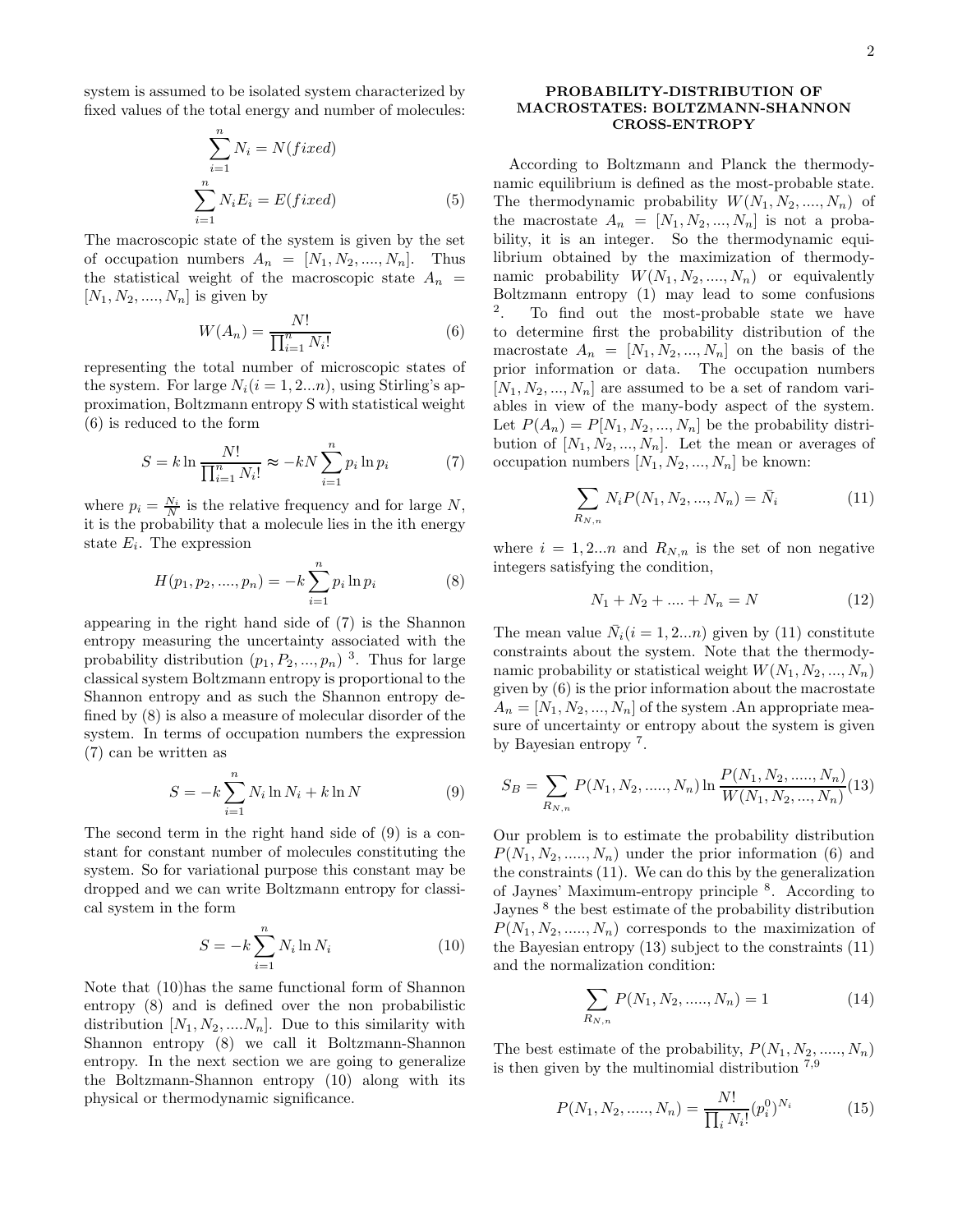where  $p_i^0$   $(i = 1, 2, ...n)$  is the prior probability that a molecule lies in the i-th energy state and it is determined from the prior information or constraint (11). In the existing literature the multinomial distribution of the macrostate  $A_n = [N_1, N_2, ..., N_n]$  is usually assumed without any physical justification. We have, however, provided an information-theoretic method based on generalized maximum-entropy principle which takes account of the prior available constraints and information about the system.

Assuming  $N_i(i = 1, 2, ..., n)$  to be very large and using Stirling's approximation we can reduce the logarithm of the probability  $P(N_1, N_2, \ldots, N_n)$  to the form

$$
k \log P(N_1, N_2, \dots, N_n) = -Nk \sum_{i=1}^n p_i \ln \frac{p_i}{p_i^0}
$$
 (16)

where  $p_i = \frac{N_i}{N}$ ,  $(i = 1, 2, ..., n)$  and for the large N, it is the probability that a molecule lies in i-th energy state  $E_i$ . Note that (16) is a generalization of (3) and is in fact, the measure of relative entropy. Again except the multiplication constant  $(-Nk)$  the expression (16) is known as Kullback-Leibler relative information or simply Kullback cross-entropy giving a measure of directed divergence between the probability distributions  $[p_1, p_2, ..., p_n]$  and  $[p_1^0, p_2^0, ..., p_n^0]$  <sup>10</sup>.

Let us now transform (16) in terms of the occupation numbers  $[N_1, N_2, ... N_n]$ . The priori probabilities  $p_i^0$  are the parameters of the multinomial distribution (15). As we have stated  $p_i^0$  are to be determined in terms of the available constraints (11) that is, in terms of  $\bar{N}_i$  $(i = 1, 2, ..., n)$ . An unbiased estimate of  $p_i^0$  is given by  $p_i^0 = \frac{\bar{N}_i}{N}$ . Then replacing  $p_i$  by  $\frac{N_i}{N}$  and  $p_i^0$  by  $\frac{\bar{N}_i}{N}$ , we have

$$
k \ln P(N_1, N_2, \dots, N_n) = -k \sum_{i=1}^n N_i \ln \frac{N_i}{\overline{N}_i}
$$
 (17)

which is a generalization of Boltzmann-Shannon entropy (10). It is, in fact, a measure of relative entropy defined over the non-negative integers. Since  $P(N_1, N_2, ..., N_n) \leq$ 1 the quantity (17) is, however , negative. We shall call the negative of (17) that is , the quantity

$$
- k \ln P(N_1, N_2, \dots, N_n) = k \sum_{i=1}^{n} N_i \ln \frac{N_i}{\bar{N}_i}
$$
 (18)

as the generalized Boltzmann entropy. The left hand side of (18) is the probabilistic entropy of the macrostate  $A_n =$  $[N_1, N_2, ..., N_n]$ . The right hand side has the same form as that of Kullback cross-entropy  $10$  and due to this similarity we shall call this expression Boltzmann-Shannon cross-entropy defined over the set of non-negative integers  $[N_1, N_2, ..., N_n]$ . In the following we are going to study its physical or thermodynamical significance.

Let us assume that the averages  $\bar{N}_i$   $(i = 1, 2, ..., n)$  correspond to the thermodynamic equilibrium values of  $N_i$   $(i = 1, 2, \ldots n)$ , then it is easy to show that <sup>11</sup>

$$
-k\sum_{i=1}^{n} N_i \ln \frac{N_i}{\bar{N}_i} = S - S_{equil}
$$
 (19)

where S is the entropy of the system at non equilibrium state  $[N_1, N_2, ..., N_n]$  and  $S_{equil}$  be that of equilibrium state  $[\bar{N}_1, \bar{N}_2, ..., \bar{N}_n]$ . From (18) and (19) we have,

$$
- k \ln P(N_1, N_2, ..., N_n) = S_{equil} - S \tag{20}
$$

The left hand side of (20) which we have stated to represent the probabilistic entropy of the macrostate  $[N_1, N_2, ..., N_n]$  is also the measure of information obtained about macrostate  $[N_1, N_2, ..., N_n]$  after its realization <sup>6</sup> . The right hand side of (20) is the negentropy of the system at the state  $[N_1, N_2, ..., N_n]$ . The relation (20) thus implies the equivalence of information and negentropy and is consistent with the Brillouin's negentropy principle of information <sup>4</sup> . The relation (20) also provides another important result. From (20) we can write the probability of macrostate  $[N_1, N_2, ..., N_n]$  as

$$
P[N_1, N_2, ..., N_n] = \exp[\frac{S - S_{equil}}{k}]
$$
 (21)

consistent with Einstein's result (4) obtained by inverting Boltzmann principle.

# GENERALIZED BOLTZMANN DISTRIBUTION AND APPLICATIONS

In Boltzmann statistics the distribution law of thermodynamic equilibrium is determined by maximizing the thermodynamic probability  $W(N_1, N_2, ... N_n)$  given by (6) or equivalently the Boltzmann-Shannon entropy (10) subject to the constraints (5).The entropy (10) subject to the constraints (15). The maximization yields the Boltzmann distribution

$$
p_i = \frac{e^{-\beta E_i}}{Z(\beta)}\tag{22}
$$

where

$$
Z(\beta) = \sum_{i=1}^{n} e^{-\beta E_i}
$$
 (23)

and the parameter  $\beta$  may be identified with the inverse temperature by the relation  $\beta = \frac{1}{kT}$ , T being the absolute temperature of the system. According to most probable interpretation of the statistical equilibrium the maximum of the probability  $P(N_1, N_2, ..., N_n)$  or equivalently  $\ln P(N_1, N_2, ..., N_n)$  given by (16) subject to the constraints corresponds to the statistical equilibrium. We have then the generalized Boltzmann distribution,

$$
p_i = p_i^0 \left[ \frac{e^{-\beta E_i}}{Z(\beta)} \right] \tag{24}
$$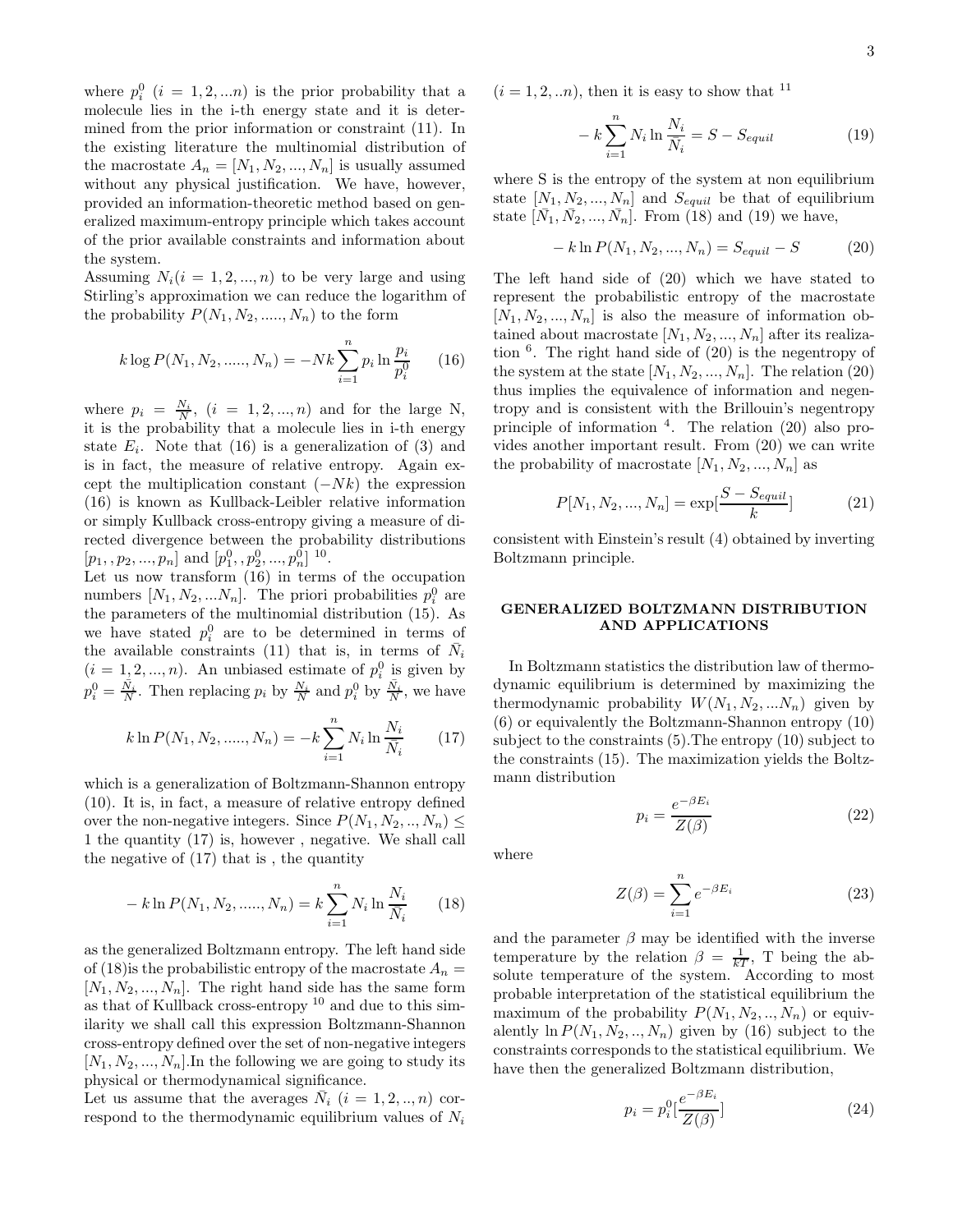where

$$
Z(\beta) = \sum_{i=1}^{n} e^{-\beta E_i}
$$
 (25)

The difference with the usual or old Boltzmann distribution (22) comes out from the multiplicative factor  $p_i^0$ , the prior probability. The appearance of prior probabilities makes the problem complex and it is difficult to determine the prior probabilities in statistical mechanics or in any other branch of science  $12 \t13$ . If no state is more preferable to other, it is then reasonable to assume that all the prior probabilities  $p_i^0$  are equal to one another so that  $p_i^0 = \frac{1}{n}$ ,  $(i = 1, 2, ...n)$ . This is Laplace's principle of insufficient knowledge 13 14. According to Jaynes' <sup>8</sup> this is the state of maximum prior ignorance. In the case of equal prior probabilities the most -probable distribution reduces to the form

$$
p_i = \frac{1}{n} \frac{e^{-\beta E_i}}{Z(\beta)}
$$
 (26)

which except the multiplicative constant  $\frac{1}{n}$  is the Boltzmann-distribution derived earlier. For mostprobable state of thermodynamic equilibrium with equal priori probabilities  $\frac{1}{n}$  the entropy (7) becomes

$$
S_{equil} = -kN \sum_{i=1}^{n} p_i \ln p_i
$$

$$
= kN[\ln n + (\beta E + \ln Z(\beta))]
$$
(27)

On the other hand, with unequal prior probabilities, the entropy of thermodynamic equilibrium corresponding to the probabilities distribution (24) is given by

$$
S_{equil}^{0} = -Nk \sum_{i=1}^{n} p_i^0 \ln p_i^0 + Nk(\beta E + \ln Z(\beta)) \quad (28)
$$

Since, ln  $n \ge -\sum_{i=1}^n p_i^0 \ln p_i^0$ , we have

$$
S_{equil} \ge S_{equil}^0 \tag{29}
$$

implying that the thermodynamic equilibrium with unequal prior probabilities  $p_i^0$  does not correspond to the maximum entropy or maximum disorder of the system. This is a violation of the existing physical law and is due to unequal prior probabilities <sup>15</sup>.

We now consider a physical problem where unequal prior probabilities appear and make things different from those with equal prior probabilities. Let us consider a collection of N linear harmonic oscillators all with frequency  $v$ . The energy levels of a linear harmonic oscillator is given by,

$$
E_i = (i - \frac{1}{2})hv \tag{30}
$$

where  $(i = 1, 2, ...)$  and h is Planck's constant. When the prior probabilities are all equal then the total energy of the system is is given by

$$
E = \frac{hv}{2} + \frac{hv}{e^{\beta hv} - 1} \tag{31}
$$

Now if the collection is of two dimensional harmonic oscillators, the situation becomes different. In this case prior probabilities  $p_i^0$  increases linearly with i, so that we can write <sup>16</sup>

$$
p_i^0 = \frac{i}{C} \tag{32}
$$

where  $(i = 1, 2, ...)$  and C is a necessary to make  $p_i^0$  probability in true sense. In the case of two dimensional oscillators <sup>16</sup>

$$
E_i = ihv \tag{33}
$$

where  $(i=1,2,..)$  and a bit of calculation gives the total energy of the system as <sup>16</sup>

$$
E = hv + \frac{2hv}{e^{\beta hv} - 1}
$$
 (34)

where the zero-energy level has been changed from that of linear harmonic oscillators.

#### CONCLUSION:

In the present paper we have made an attempt to generalize both Boltzmann entropy and Boltzmann distribution in the light of Boltzmann Planck most-probable interpretation of statistical equilibrium. We have obtained some interesting new results different from the old ones and tried to find out their physical significance. Let us state some of the main results along with their merits.

(i) The present method of determination of the probability distribution of macrostates is more direct and transparent than the old method of inverting Boltzmann principle.

(ii) Boltzmann-Shannon cross-entropy obtained as a generalization of Boltzmann-Shannon entropy is defined over the set of non-negative integers  $[N_1, N_2, ..., N_n]$ . The relation (18), however shows that it has probabilistic meaning and is consistent with the probabilistic foundation of entropy and information.

(iii) The most-probable interpretation of statistical equilibrium leading to the generalized Boltzmann distribution (24) involves prior probabilities  $p_i^0$ . The appearance of prior probabilities makes the result interesting different from the existing ones, sometimes in violation of the existing physical laws, for example, the maximum entropy or disorder for statistical equilibrium <sup>15</sup> .

(iv) The importance of prior probability in a physical system namely a collection of two dimensional harmonic